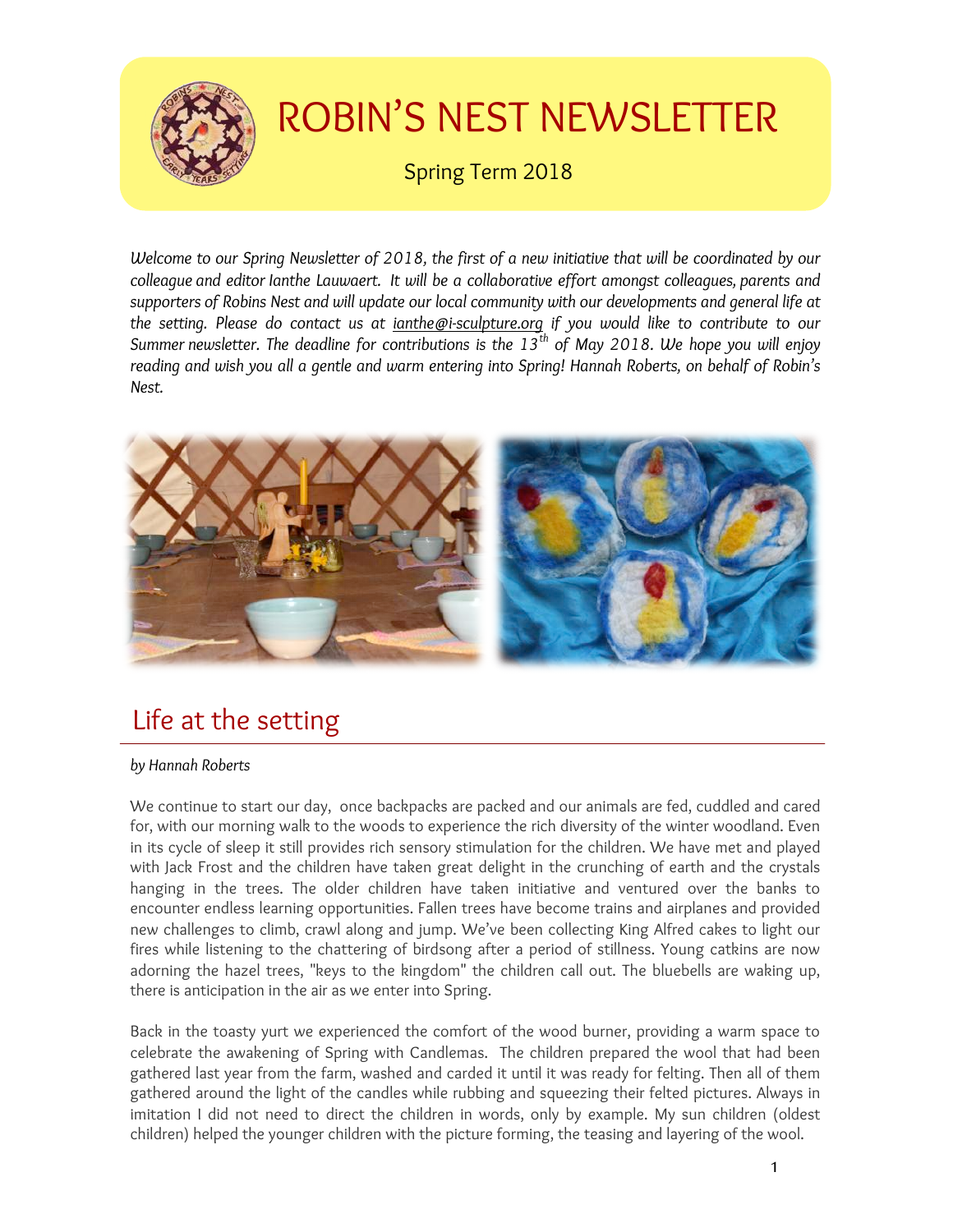The following week we heated bees wax, nourishing their senses once again with the rich smell. In a gesture of gratitude towards the bees and very slowly, in a rather meditative way, we dipped candles, up and down up and down to the rhythm of our song.

I took a question to sleep that evening: "How would we display these lovely candles the children had worked so hard on? What would give them justice while keeping their simplicity?" The following day my question was answered: one of my star children, one of the youngest became a little distraught with the felling of an old Christmas tree he had witnessed in our garden the week before. We had been using the branches to create shelters for the children as I thought this would bring a healing, a place they could hide and not be seen in. Now the inspiration came to saw the Christmas tree into little pieces, sand them down and drill holes in the centre to make beautiful candleholders. The following day with the woodwork bench placed in the middle of the room and adorned with saws, sanding paper and drills, we set to work. This activity really met our more rambunctious boys where they were able to exercise all their will forces.



Last week we had a lovely parent evening where all were able to experience our Easter circle time in movement, rhyme and song. We explored the pedagogy of the 3 and 4 year olds, the awe and wonder they are still in and the importance of the inner work of the adults taking care of them. Truth, beauty and goodness are the essential qualities that the children should be surrounded by, the substance that will nurture their life forces. If we can really find this quality of gratitude within us, the children will bathe in this gesture and be able to imitate it later on in life.

Also at the parents evening we looked at the importance of free play unhindered by the adult and led through the imagination. Through play, the child is using his hands to change the world in a way devised by his imagination. This is an act of devotion and comes from love. We must create the right conditions for our children to play in: uncluttered, natural and open-ended environments. We spoke about the importance of healthy and consistent boundaries where the children can feel safe and secure. The brain is not yet able to cope with choices and decision-making. Therefore the authority and certainty of the adult are paramount in this phase of development.



Next term we will host a Simplicity Parenting course which will be led by Leigha Hipkin, a Waldorf Kindergarten teacher and trainer with over 20 years of experience working with the early years and parents. Leigha will guide and support us through our parenting journey. My self and Eva will also join this course.

We will now look towards Easter with the blowing of eggs, the dying and spinning of wool and continue to care for the environment and each other with the chopping of wood, preparation of the soil and the nurturing of bulbs that have been planted. I hear we have another frost on the way, so my children will put the bulbs back to bed for a while and cover them with a blanket or two.

A message to the parents: I am available to discuss the children and their development on Tuesdays and Wednesdays and would hope to see you all at least once a term. In doing this, the child really feels held and supported and our parent partner relationship is strengthened in this process.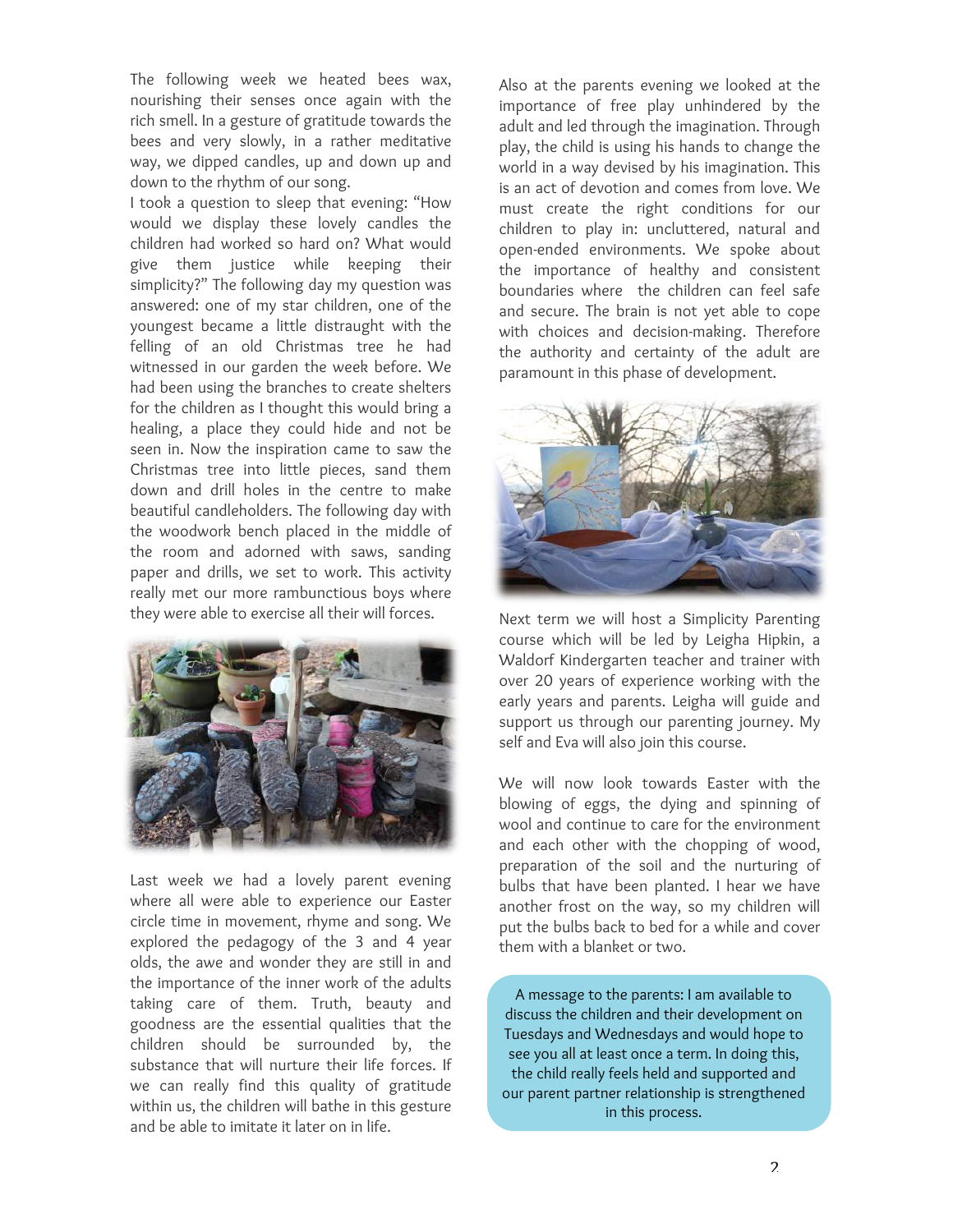# Robin Wood Sanctuary – Educational Smallholding

### *by Kira Orsak*

It has been a particularly soggy few months on site since our November harvest gathering and celebratory launch of the smallholding. The green manure has grown in abundance, covering the soil in a thick green blanket. Soon we will incorporate it into the soil, forming raised beds for our vegetables. Little (big) jobs have been underway in preparation for Spring. Space has been cleared on the sheltered and shady periphery for the children's play area, compost bays and tool shed, and we've been busy gathering and sourcing materials.

Developments are underway at an organic steady pace, as we continue to explore what is possible to achieve collectively with the time and resources at hand.

We're on the lookout for promising grants, and fundraising opportunities for a startup fund to source more urgent things for the growing season. Goals for this season include a focus on growing vegetables for harvest beginning end of summer, planting some fruit trees, and soft fruit asap, and potentially adopting some sheep who would be wonderful lawn mowers and fleece suppliers. Runner ducks are also a possibility. There is much to look forward to!







Below is a list of items we are on the lookout for if anyone knows of anything going spare.

- General compost materials, particularly manure, also old straw or hay, … etc.
- Potting soil/compost
- Fencing (posts and wire for rabbit proofing growing beds section)
- Seeds
- Seed trays/pots
- Cardboard
- Soft fruit bushes/canes
- Tools, wheelbarrows, watering cans
- Financial donations

We have regular work days Friday's, 9- 4, and are extremely fortunate to be joined by BD gardening legend Dorothea Leber in the afternoons. Please feel free to contact me if you would like to confirm closer to the date what's on the agenda for particular work days. It's hard to know particulars in advance at this beginning stage.

> Kira Orsak kiraorsak@yahoo.com 07525018147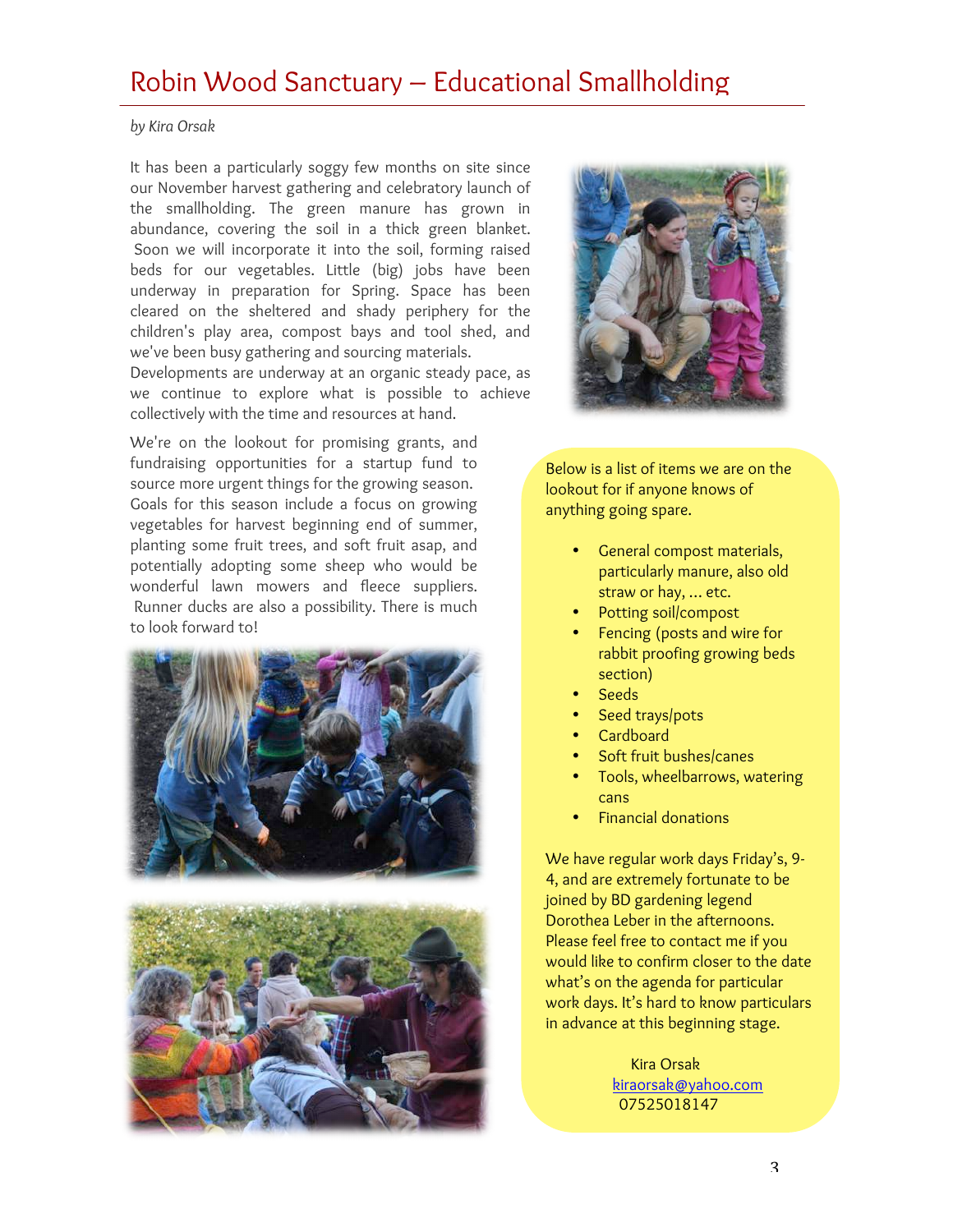### *by Hayley Burtenshaw*

Plans for building a strawbale kindergarten at Emerson are progressing! The site has been agreed and we are now in the process of obtaining planning permission. Sarah Neal is leading this work to put together a planning proposal with the support of Nic Popel. This follows our very positive preapplication meeting with the planning office.

We are planning a design week at the end of May (in the half term week), which will be led by an experienced architect and projective geometrist who is coming specially from South Africa. Amongst many projects including running an international design school he has designed buildings and spaces for several Waldorf schools and has a particular interest in designing spaces that support the developing child. This week will be an opportunity to bring together all the contributions and people interested in the project, we will look at all aspects of the design around the central purpose: *creating a space that supports the incarnating child which is in harmony with its environment and community*. A subsidiary thread to the week will be the question of *how to design as a community with and for truth, beauty and goodness*. At the end of the week we will have a detailed design. More information about participation on this week will be communicated soon!

## News from the parenting groups

## CHOPPING WOOD

*by Eva Gonzalez*

It is a chilly morning in the Parent and Child group. We are making bread and talking about the importance of doing real jobs around the children that they can imitate and be involved with. We bake our bread in the stove so what about bringing wood for the fire? At free play a mum and a few boys bring logs inside the yurt and we make the fire roar while we smell our delicious bread.

After snack we gather around for the ring time. We sing songs about chopping wood with an axe (hand gestures) and with a big saw (holding hands with mummy). The excitement of the shared songs and gestures lead to a quiet space where the puppet show unfolds. "Tom" needs wood for the winter cold and with his axe he enters the woods. The wind blows and starts to snow. His dear horse friend comes with the cart and together they bring wood home and have a good supper.

Finally all the children get ready and the baked bread awaits them outside the yurt to be taken home and be shared with daddies and siblings. It has been another warm morning with a familiar fragrance of baked bread and chopped wood.

### A NURTURING SPACE  *by Una Archer*

The first year with the baby (regardless of whether it is your first, second, third or fourth…) is the time of enormous transition. Becoming a mother touches and transforms every corner or your being, every aspect of your life. You get to experience the highs of purest joy and the lows of utter exhaustion.

Mum, bump and baby group at Robin's Nest is a nurturing space to check in with yourself, to connect with your baby and your fellow mothers; a space to let yourself be, just how you are that day. It provides a space to take a break from the distractions of the endless doing and to enjoy sharing simple moments with your precious baby.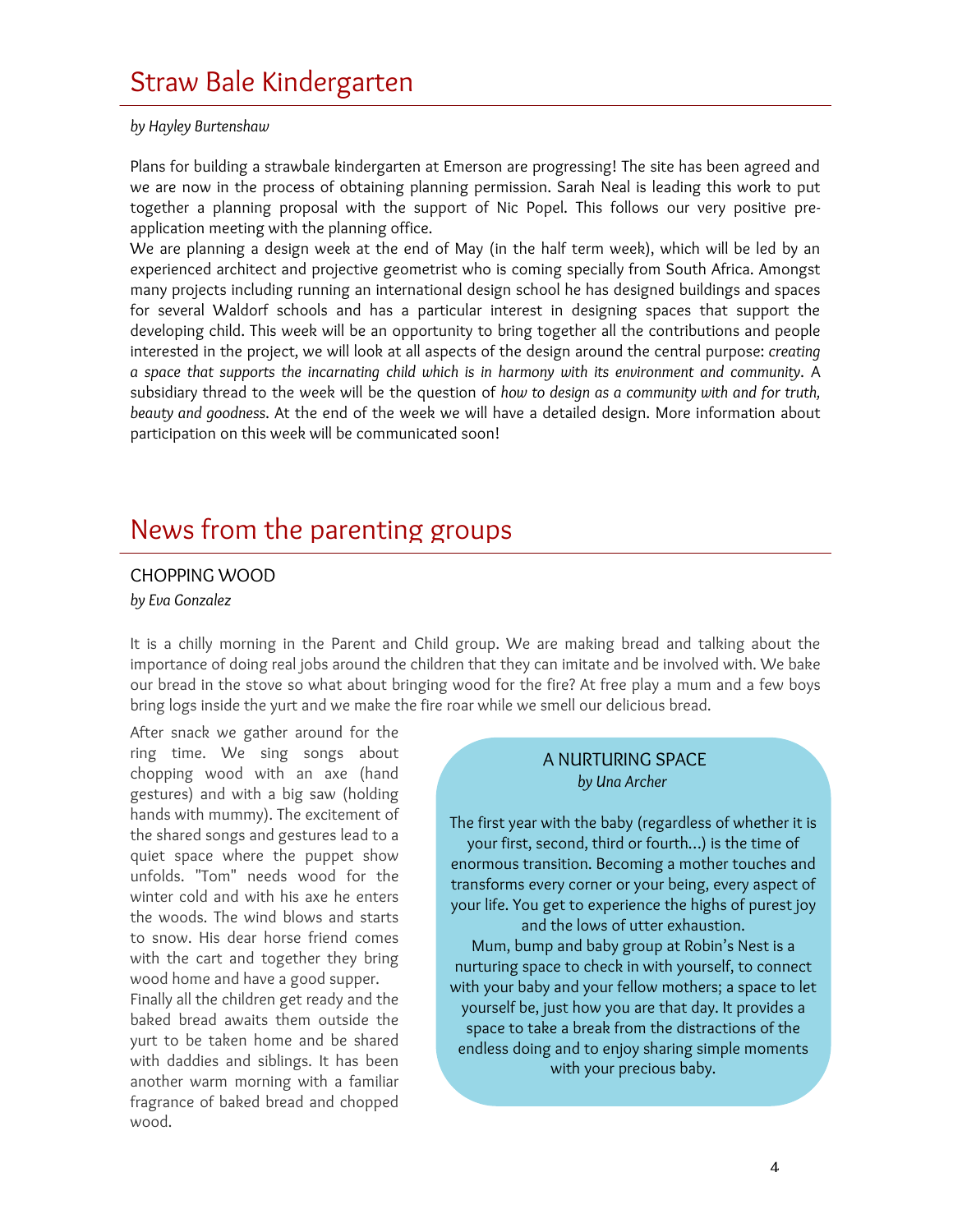# Raphael Taylor – volunteer at the setting

*by Rapheal Taylor*



After experiencing Steiner education from child through student I returned to it last year, this time with new eyes focusing in on the early years. I believe reconnecting in a new way to my own experiences of that time in my life prompted this desire. I started volunteering at Robin's Nest in the Autumn term for two days per week. This term I am there just on Tuesdays, when the children spend the day outside and go for their walk to Tablehurst farm. I have been touched by the imagination and wonder the children have for the natural world. The robin redbreast is a particular favourite. He never seems to be far away when the snack is prepared perhaps something to do with the name of the setting! I have also observed the perseverance and will of the children when, for

example, facing the challenge of climbing over the farm gate. Other moments that have touched me include the care the children show towards each other, for example, when one of them slips over on the path.

Songs are present through out the day, but I particularly enjoy the morning song where children, parents and staff sing together. Goodbye also closes with a song and often a game of I spy something in the colour of ...





# Adult Nature Immersion

*by Vicky Mew, co-founder of Cultivating Curiosity*

We're looking forward to welcoming Hannah, and the rest of our group, in March as we embark on Cultivating Curiosity's first yearlong adult's nature immersion course. In fact, it was a conversation with Hannah that catalysed the course into being despite years of it simmering in myself, Anna and Daniel. So much gratitude to Hannah and her inspiration and naming the need she saw for this course to exist, to deepen her practice of all she and her team bring to the children that are enriched at Robin's Nest.

There are still a few spaces if you are enticed to join us o this journey through the core routines of nature connection. Feel embodied and empowered through building connection to yourself, others ,and the natural world. On this journey we will explore through games, embodied experience, sensory awareness, story and song, crafting and practical skills, reflection, and journeying. All of this will sit on a foundation of building a culture of connection and personal growth that can be accessibly woven into your daily life through specific, manageable practices and peer support.

Find out more here: http://www.cultivating-curiosity.co.uk/adult-nature-immersion.html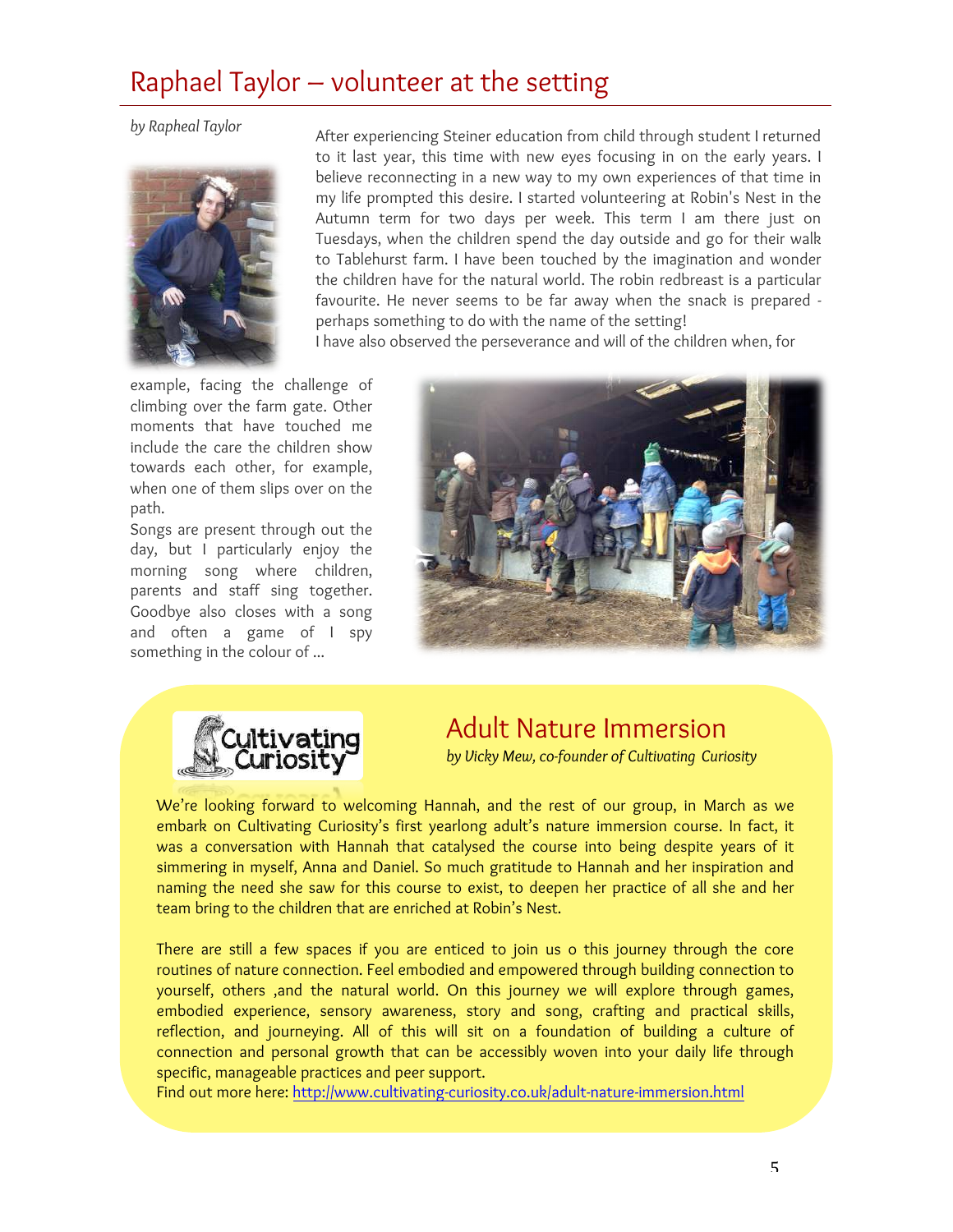## Warmth and Health

### *by Kristine Hunt, writer of the Anthromama blog*

Springtime is here, and the weather is warming up. However, despite the sunny skies around here, it's still chilly for most of the day. I'm fighting daily battles with SillyBilly, who wants to wear his shorts and t-shirts and sandals, to get him dressed warmly enough. And we are all still snorting and hacking our way out of that nasty cold virus we had last weekend.

Rudolf Steiner and other anthroposophical writers have said a lot about warmth and the human being. Steiner linked warmth and the blood directly to the activity of the human ego, also known as the "I" (this is distinct from the Freudian ego  $-$  here we are referring to the immortal spirit of the individual). In the young child, warmth allows the physical body to develop properly, with good structure and function:

*"If the ego is to be able to perfect the organs so that they endure in good health throughout life, there must be a well-maintained deep body warmth. For...it is the warmth organization wherein the ego works....[In the adult] the ego is fully incarnated and is able to control the body temperature, whereas [in the child] the ego is in a process of incarnation and is not yet fully in charge."*

*–Joan Salter, The Incarnating Child*

Steiner also described the 12 senses: the five senses of sight, hearing, smell, taste, and touch, and the seven senses of warmth, life, self-movement, balance, word, thought, and the I and Other. We can see that in a baby, the sense of touch and warmth are pre-eminent, in the toddler the sense of self-movement leads to walking and the sense of word leads to talking, while older children work on balance in their see-sawing and tree climbing.

Young children do not have a mature sense of warmth, clearly seen in the child who is blue with cold yet refuses to come out of the swimming pool! Adults must help the child by providing appropriate clothing and environment. On another level, the sense of warmth relates to the emotional and spiritual atmosphere or mood: cold, impersonal and insincere, or caring, loving and genuine.

*"As adults we know how uncomfortable it is to feel cold and how it prevents us from working properly either physically or mentally. A baby feels even more uncomfortable and yet he cannot complain....The soul and spirit need sufficient warmth for their work of moulding and remoulding the body."*

*–Wilhelm zur Linden, When a Child is Born*

In the child, illness that may be brought on by being cold is often resolved via fever. The body brings on an elevated internal temperature in order to kill, or prevent proliferation of, the virus or bacteria. However there are other physical as well as spiritual aspects to fever:

*"Thermoregulation and fever also have a soul-spiritual aspect. Heat is more than just a quantitative factor measured with a thermometer. As such, warmth also manifests in the activity of the human soul and spirit. We "feel warm inside" when we meet a good friend or revisit the familiar landscape of our childhood....Conversely, fear anger, or great sorrow, or even hate, envy, or discontent in our surroundings, makes our blood "run cold."... Fever helps a child's I adapt its inherited body to its own purposes, making it a more suitable vehicle for self-expression....From a purely outer perspective, the rapid regaining of weight lost during a feverish illness is an indication that the body is being organically remodeled. The child has deconstructed some aspect of her inherited body and is rebuilding it under the independent direction of her own warmth organization."*

*–Michaela Glöckler, Wolfgang Goebel, A Guide to Child Health*

So, here's what we do. My kids wear thin, soft wool underwear on all but the hottest days, and most nights. They wear long sleeves and pants through three seasons. When they go to daycare, and often at home, they wear slippers or booties to keep their feet warm. They wear hats most of the time outdoors (sunhats in summer of course). Tummy aches bring out the hot water bottle, one of our dearest friends! When the kids get a fever, we do not suppress it with medication — we address any discomfort by sponging down or wrapping their calves with tepid lemon water cloths, and make sure they have extra fluids and rest. We make an effort to make their surroundings beautiful to warm their souls.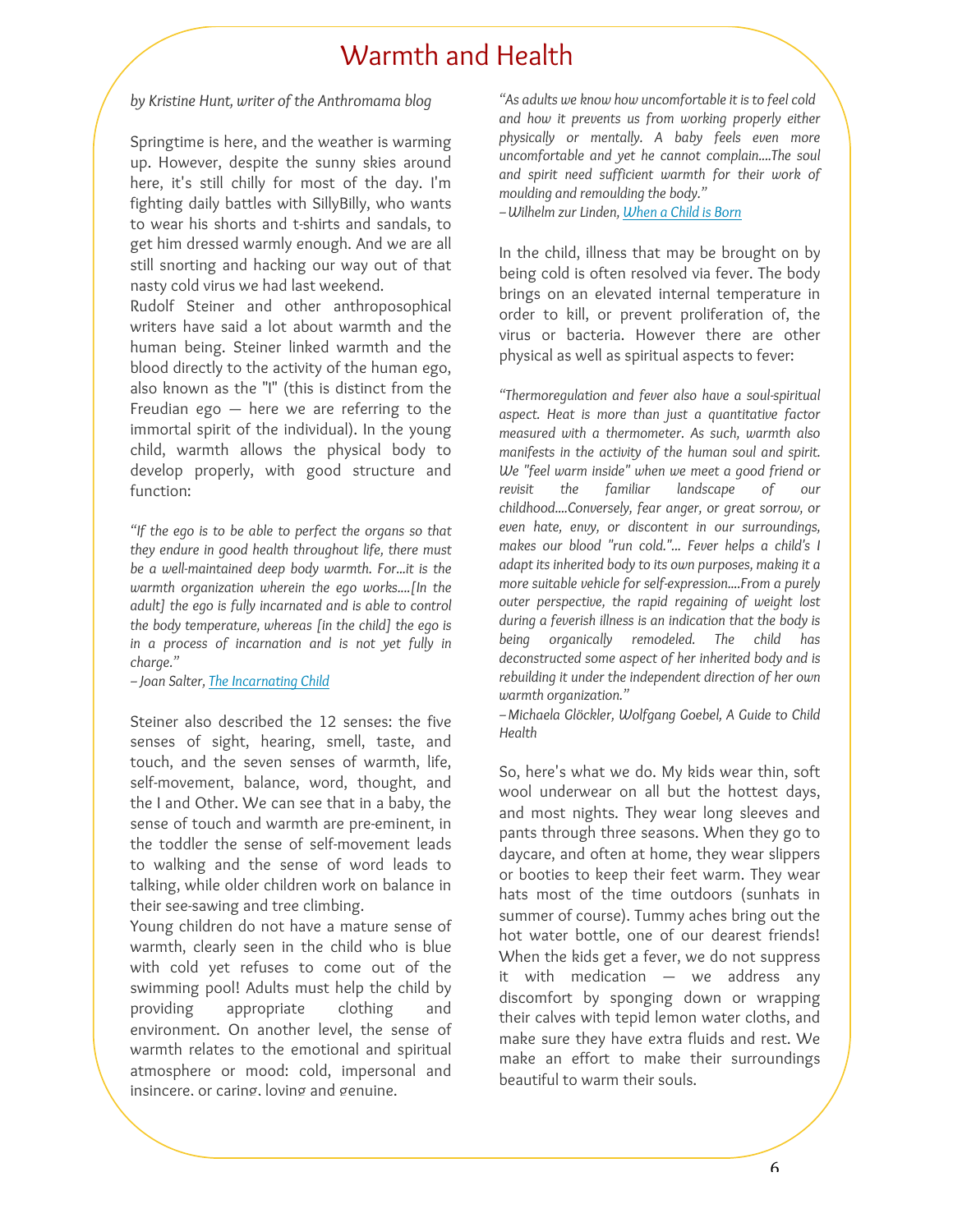## News and events in the community

## CELEBRATING THE FESTIVALS WITH THE WHOLE FAMILY

*By Tom Ravetz, priest at the Christian Community in Forest Row*

Along with the nourishment that our children need for their bodies and all the play and learning that feeds their souls, parents may wonder what will feed their child's spiritual side. Following the path of the festivals through the year takes the children on the path of human spiritual development, from birth to the celebration of life that overcomes death at Easter, to the experience of the free human spirit at St John's Tide and Michaelmas. In The Christian Community, we create simple festival celebrations for young children using archetypal forms and stories, which give the children an embodied experience of the festival at hand, which they will remember for years to come. As we approach Easter this year, we will sow the wheat for Easter together on Sunday 11th March at 3pm at the church. On Easter Sunday, there will be a celebration for all the family from noon, also at the church. Children of school age are welcome to join our Sunday Service for Children, which takes place at 9.15 most Sundays. Please enquire at the church for more information and for details of future festivals. http://thechristiancommunityinforestrow.org

## RELATIONAL ART AND ORGANIC DESIGN - A NEW COURSE AT EMERSON COLLEGE

Relational Arts & Organic Design is an immersive twelve-week course exploring the relational nature of the world in which we live through a rich programme of nature-based crafts, expressive art and observational science The programme is composed of three four-week blocks built around the themes of Enquiry, Creativity & Purpose. Students can take part on either a full-time or a part-time basis. Open to all, this course is ideal for: People who want to deepen their connection with nature, broaden their creative skills and renew their sense of personal purpose; Artists, Craft Makers and Designers looking to develop a more socially engaged creative practice; Scientist & Academics interested in exploring phenomenological and relational practices within a meaningful creative context; Teachers, Community and Social Entrepreneurs and initiative-takers looking to develop a human-centered, creative practice.

For more information on how to apply please visit www.emerson.org.uk/relationalarts Or contact Dr Philip Kilner: phikilner@gmail.com

**STUDYGROUP** Wednesday evening 7:30-9pm at Emerson College

*Foundations of Human Experience*  (formerly called the Study of Man).

This is the series of lectures Rudolf Steiner gave to the teachers of the first Waldorf school, just before it opened. For anyone interested in Waldorf education and child development. Please let Hayley know if you would like to join: hayleyjburtenshaw@gmail.com / 07835547833

## LAMBING SEASON EVENT AT TABLEHURST FARM SATURDAY 24TH AND 31ST MARCH

Come and witness the newborn lambs and let your children be a part of this awe-inspiring event. Robin's Nest will be there hosting some seasonal crafts, taking the opportunity to raise awareness about Waldorf education, its aims and purpose. We will also use it as a platform to raise monies for the Robin Wood Sanctuary – Educational Farm (mini farm in short). Please do come and support us and the mini farm, come along and experience the blowing and decorating of eggs or create a beautiful felted picture. You can also support us by baking a cake to sell on our cake stall or you may want to purchase one of our delicious homemade cakes to take away. We look forward to seeing you there!